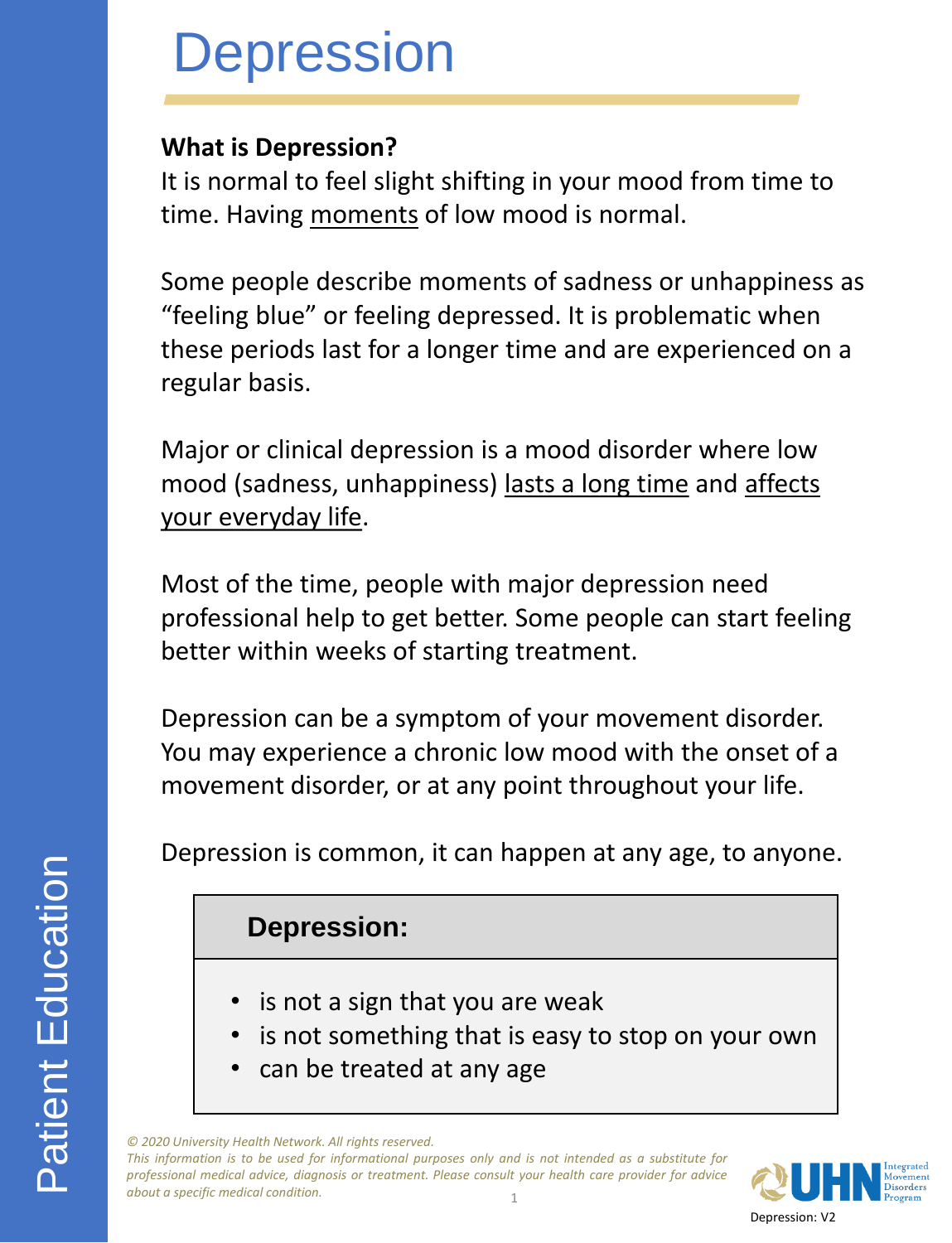#### **What causes it?**

There are many reasons why you might become depressed. Usually it takes more than one of the following reasons to experience depression:

#### **Biological causes**

- Changes in the levels of certain brain chemicals are often seen in people who are depressed.
- A family history of depression if members of your family have been depressed, you may have a higher chance of becoming depressed.

#### **Life events**

Certain life events can lead to depression in some people. These events may include:

- loss of a loved one
- financial problems
- relationship problems
- abuse or trauma
- other stressful life events
- a stressful work environment
- diagnosis of a chronic illness

### **Thought patterns**

Thinking negative thoughts often, or feeling that you are not good enough (low self-esteem) could increase your chance of becoming depressed.

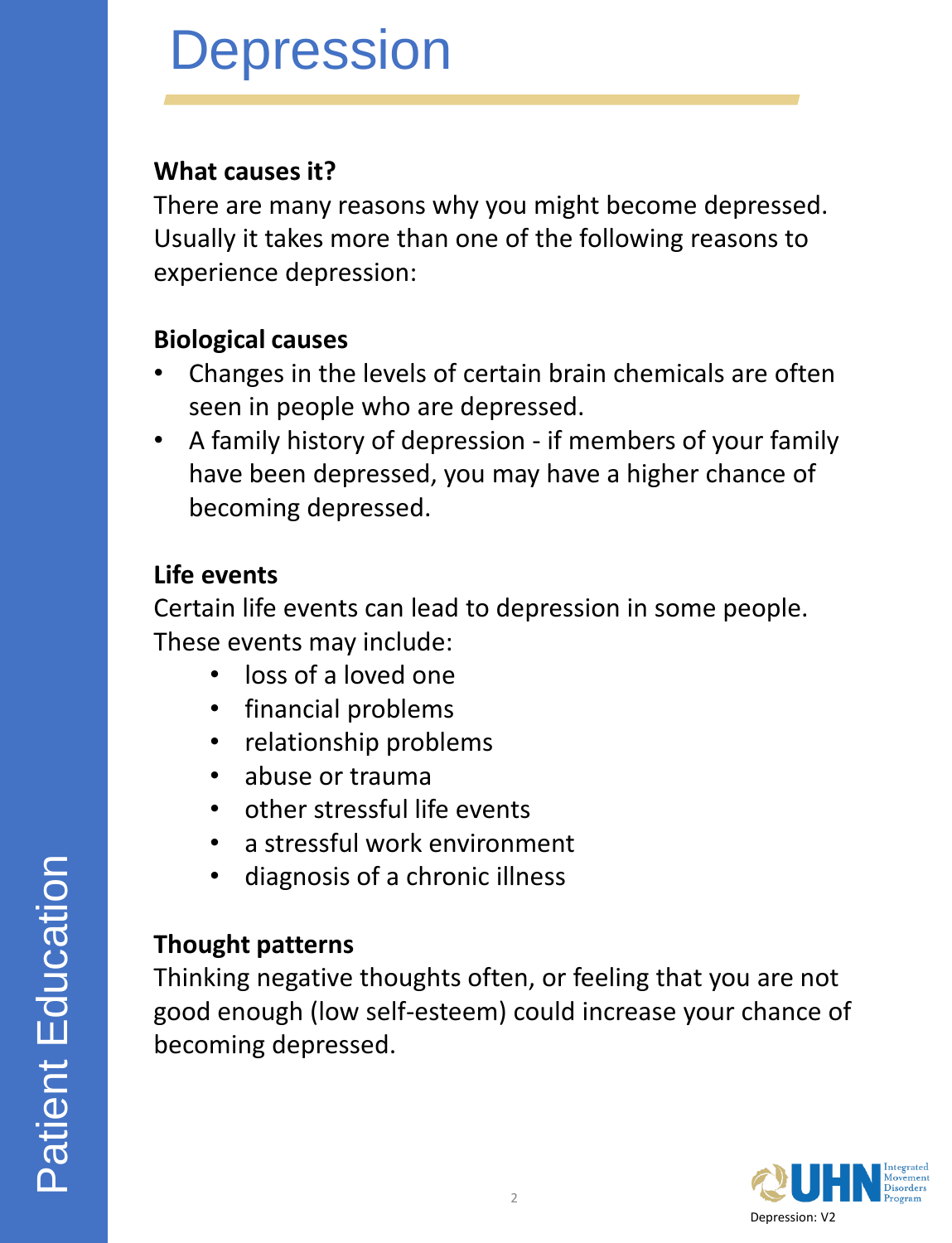#### **Physical illness**

Not feeling well can cause you to become depressed or can increase your chance of becoming depressed. It is important to have your health checked regularly and talk with your health care team about mental health.

#### **Medications**

Some medications can contribute to a depressed mood. If you think that this is happening to you, speak to your health care team.

#### **What are the signs that I might be depressed?**

There are many signs and symptoms of depression. A few of the symptoms are listed below.

Health care professionals can help you find out if you are depressed. They will ask you questions about these symptoms and how they are affecting your life:

- **·** feeling sad, empty, or hopeless
- **.** loss of interest or pleasure in activities you used to enjoy
- weight loss or weight gain
- **Example 2 sleeping too much sleeping too much**
- low energy or feeling tired
- feeling worthless and/or guilty
- **EXECUTE:** difficulty concentrating or making decisions
- **.** thoughts about death or suicide

## *You should get help if you have been having 5 or more of these symptoms for 2 weeks or longer.*

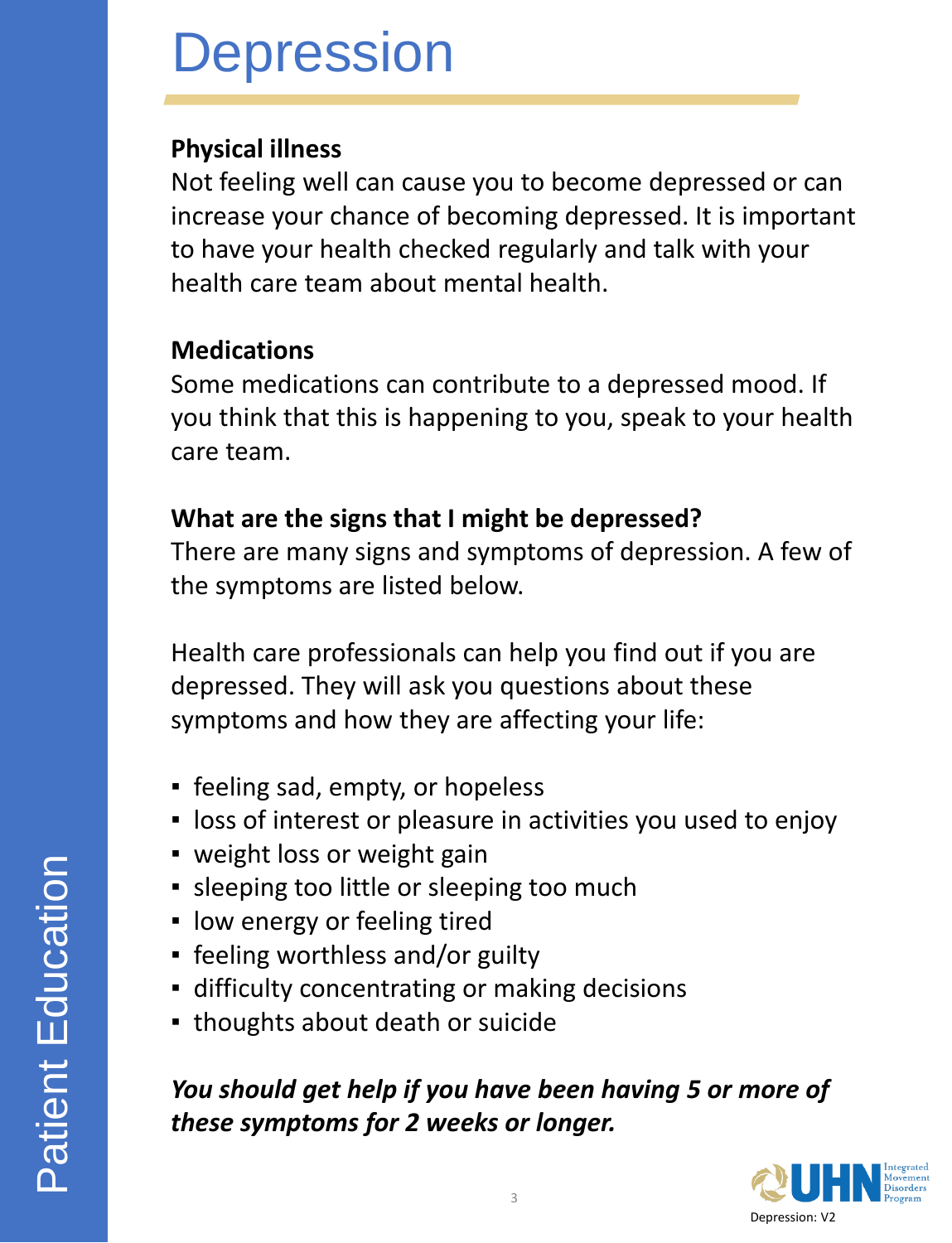## **What treatments can help?**

There are different kinds of treatments for depression. Relaxation techniques, meditation, exercise, and trying pleasurable activities all show strong evidence for decreasing symptoms of depression.

A healthy lifestyle (eating well and exercise) can help.

## **Limit alcohol**

For a short time, alcohol may help you feel more happy and energized. However, over time it can add to and worsen your symptoms of depression. Alcohol can also affect how your prescription medicines work. Talk to your health care team about a safe amount of alcohol for you.

### **Get enough sleep**

When you get enough sleep, you can cope with stress better. Most people need between 7 and 9 hours of sleep to feel their best. This is different for everyone. Going to bed and getting up at the same time each day can help.

**Social supports** and peer groups are important to have and can help you recover.

## **Exercise**

Physical activity is known to help with symptoms of depression for a number of reasons. It increases blood flow, oxygen, neurotransmitters, and endorphins in the brain. Try to do 15 to 20 minutes of physical exercise several days a week. Your health care team can help you incorporate exercise as part of your routine.

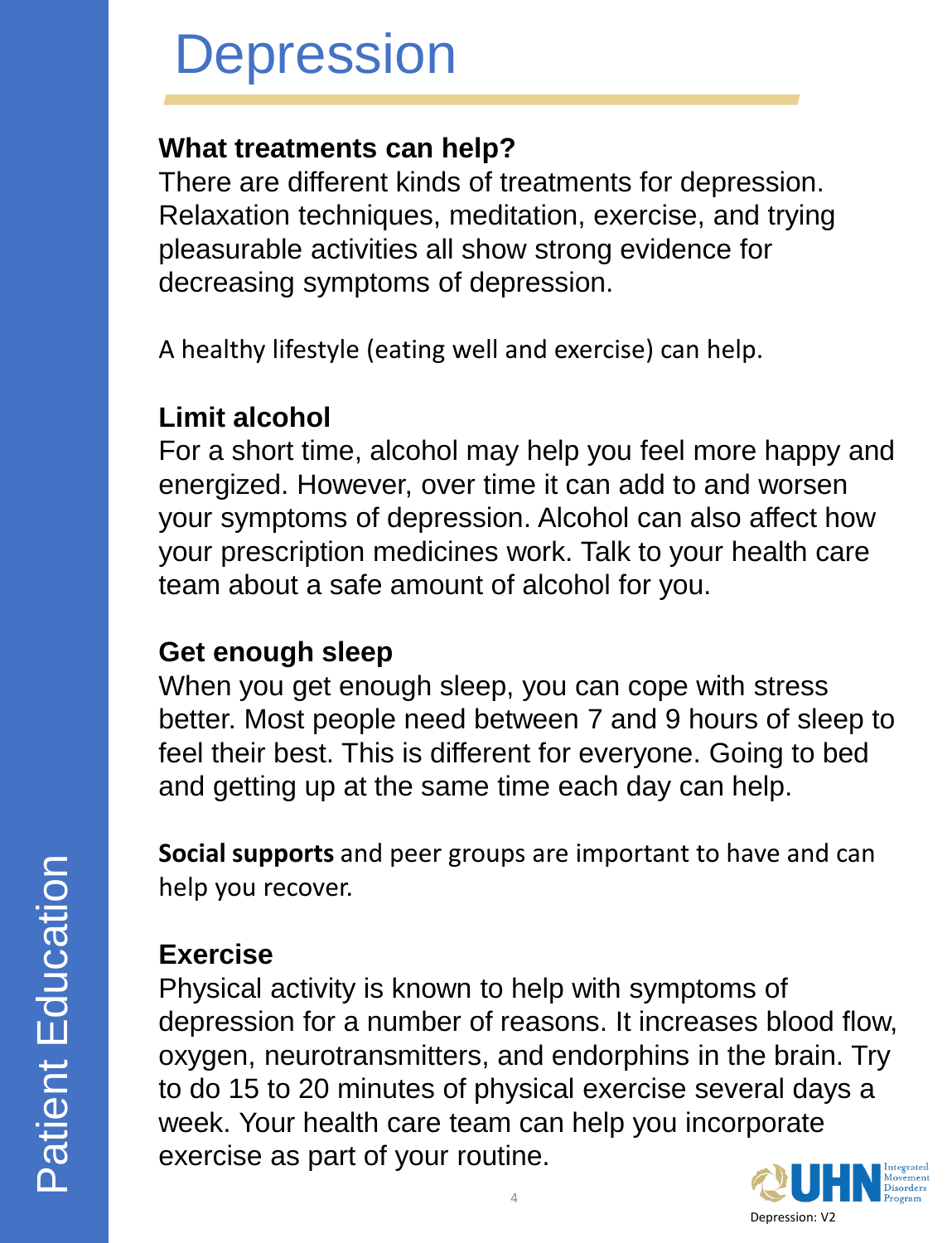Treatments for depression can be used alone or combined.

They include:

- **Anti-depressants** and other prescribed medicines Some medicines can help balance the levels of chemicals in your brain. These medicines can take several weeks before they start to help.
- **Psychotherapy** (talk therapy)

Psychotherapy is talking to a professional about your depression and what is causing it. They can teach you ways to manage the symptoms that you are experiencing. Ask your health care provider about the different types of psychotherapy that can help manage depression.

• **Neurostimulation** 

Stimulating areas of your brain with an electric current or a magnetic field can help. This might be a treatment to think about when other treatments (such as medicine or therapy) have not worked.

Neurostimulation treatments include:

- **Electroconvulsive therapy (ECT)**
- Repetitive Transcranial Magnetic Stimulation (rTMS)
- Deep Brain Stimulation (DBS)